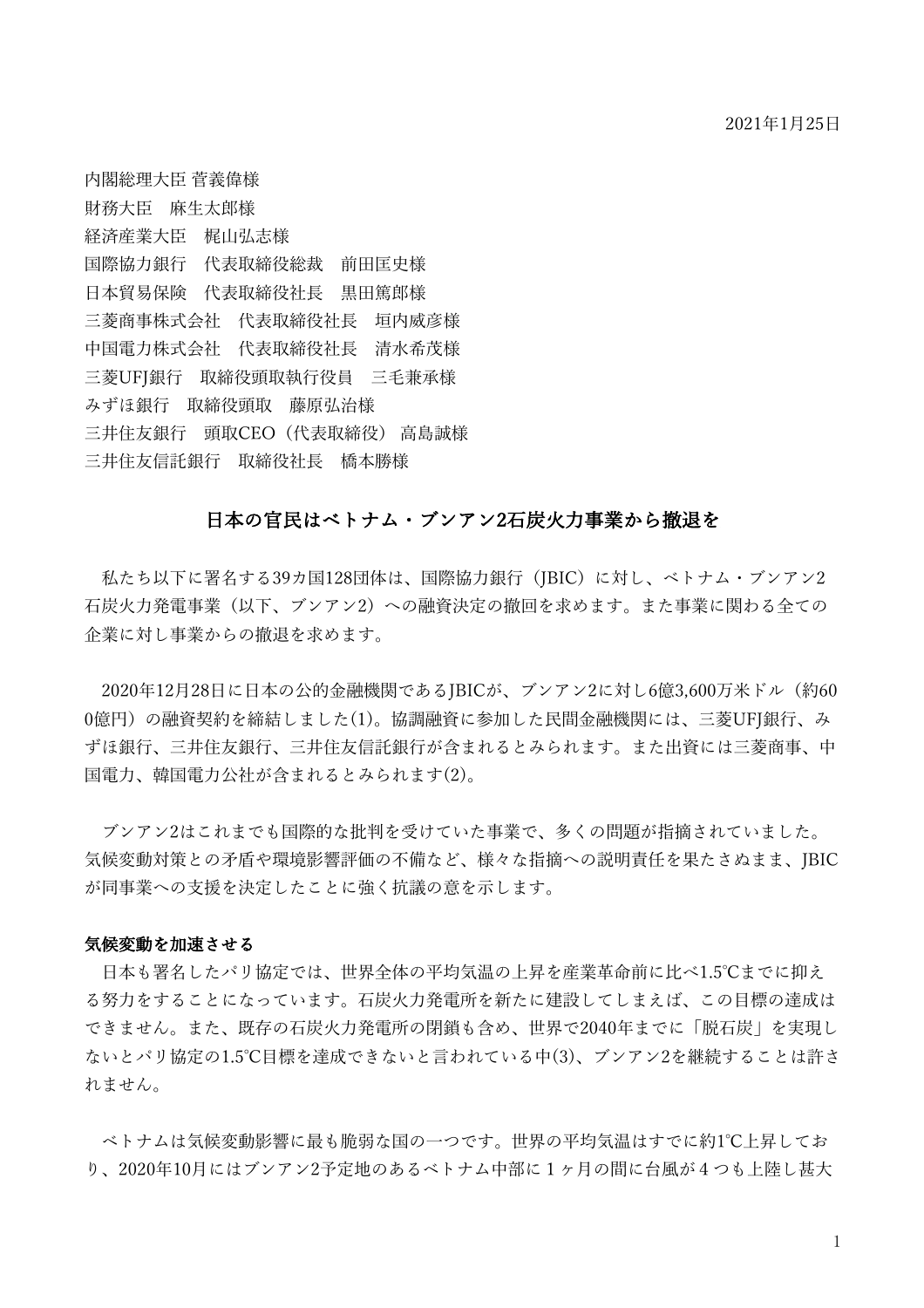な被害を及ぼしました。世界中で気候危機が加速する中、新たな石炭火力発電所を建設するという ことはベトナムの⼈々だけでなく、世界中の⼈々、とくに脆弱な途上国の貧困層を更なる危険に晒 すことになります。

折しも、同10月には日本の菅首相が2050年カーボンニュートラル(温室効果ガス排出の実質ゼ ロ)を宣言しました。気候変動対策をすると言いながら、海外に石炭火力発電所を輸出するという のは深刻なダブルスタンダードであり、真剣さを疑います。

さらにJBICとともに協調融資を決定したとみられる三菱UFJ銀⾏、みずほ銀⾏、三井住友銀⾏、 三井住友信託銀行は「原則、新規石炭火力発電所向け投融資を禁止」するという方針を持っている だけでなく、それぞれの銀行グループはTCFD (気候関連財務情報開示タスクフォース)や国連責 任銀行原則 (Principles for Responsible Banking) にも賛同しています。また、出資者の三菱商事 も2019年10月に「原則、新規の石炭火力発電の開発を行わない方針」を示しています。気候危機対 策とその情報開示を行うことで、株主や投資家、顧客から評価される潮流ができつつある中で、こ のままブンアン2を推進するのであれば、各企業の方針はまったく実体を伴っていないということ が露呈するだけです。また、海外の機関投資家がブンアン2に関する懸念を示してきたことに鑑み れば、各企業の評判リスクの増⼤は避けられないでしょう。

世界では、コロナ禍からの回復策が気候変動対策と⽭盾しないよう「グリーンリカバリー」が求 められており、諸外国では温室効果ガスを大量排出する産業には、無条件では救済を行わないなど の例もみられます。このような状況の中、気候変動を加速させる事業に公的資金を投入すること は、グリーンリカバリーの観点からも世界の潮流と逆⾏しています。

#### さらなる公害をもたらす

ブンアン2は日本で建設されている発電所に比べ大気汚染物質の排出濃度が数倍高いこともわか っています。エネルギー・クリーンエア・リサーチセンター(Centre for Research on Energy and Clean Air)の分析によれば、事業による大気汚染物質の予測排出値が日本の水準に比べ5~10倍高 いことが判明しています (4)。

さらにブンアン2の予定地域では、過去に⼤規模な環境汚染事故が発⽣しています。2016年のフ ォルモサ社の製鉄⼯場からの汚染物質流出は、ベトナムの歴史上最も深刻な環境災害と⾔われてお り、 沿岸部200㎞にも及ぶ広範囲を汚染し、漁業に深刻な影響を与えました。また、ブンアン2予 定地の隣接地ではすでにブンアン1石炭火力発電所が稼働していますが、それは2011年にJBICおよ び三井住友銀⾏が融資を⾏なった発電所で、粉塵の被害や健康被害等が報告されています(5)。

事業者が作成した環境影響評価(ESIA)報告書(6)には、上記の⼤気汚染物質の点を含め、様々 な問題点があることがEnvironmental Law Alliance Worldwide (世界環境法律家連盟、ELAW)に よる分析調査で指摘されていますが、これらの懸念は依然解決されていません。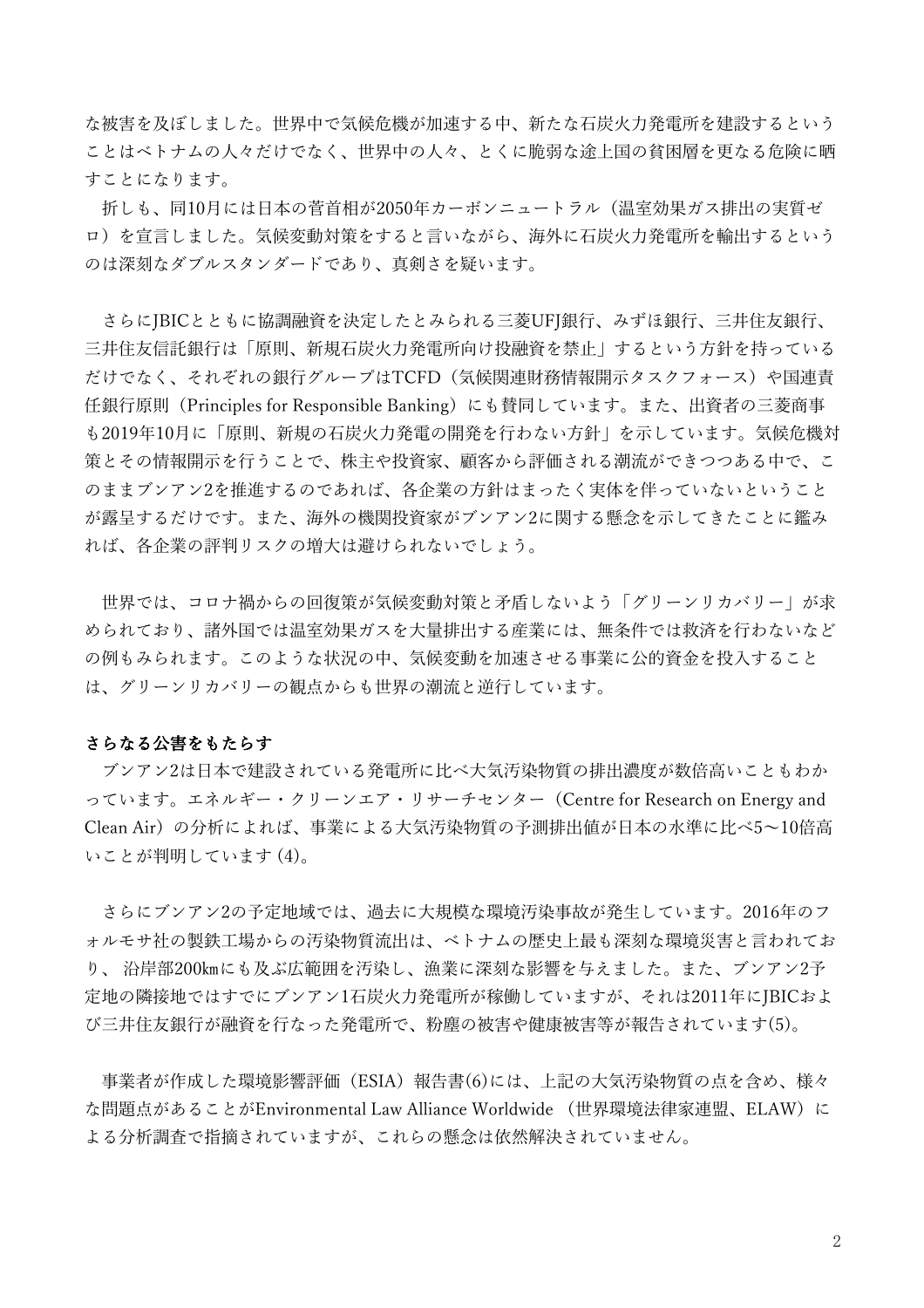#### 事業のつけを支払うのは市民

ベトナムでは電化率はすでに99%を超え、再生可能エネルギーの価格が、石炭より安くなってき ています。2020年9月に米国のエネルギー経済·財務分析研究所 (IEEFA) が発表した分析では、 売電先のベトナム電力公社 (EVN) の財政リスクが指摘されています(7)。その要因の一つとし て、石炭火力IPP(独立系電気事業者)に対する一定額の支払いを保証する電力購買契約が挙げら れています。EVNが債務リスクを抑制するための⽅法として電⼒料⾦の値上げが考えられますが、 この方法は負担を強いられる国民からの反対を避けられず、現在のベトナムの社会政治状況やコロ ナ禍による影響からの経済回復といった視点からも見直す必要性が指摘されています。韓国政府系 機関による予備妥当性評価の結果では、本事業が1億5,800万ドル(約170億円)の損失になると評 価されており(8)、事業で損失が出た場合、あるいは電力料金の値上げが実施された場合、それに よって最終的な負担を課せられるのはベトナムの市⺠です。

日本政府は、気候危機や脱石炭を求める市民の声に本気で向き合い、ブンアン2への公的支援を 撤回すべきです。また、現在国際協⼒機構(JICA)が新規建設を⽀援しようとしているバングラデ シュ・マタバリ石炭火力発電事業フェーズ2、インドネシア・インドラマユ石炭火力発電事業に関 しても、公的⽀援は⾏わないと明確にしてください。

国際協力銀行にはブンアン2への融資の撤回を、また関連する事業者・銀行には事業からの撤退 を求めます。

#### 注釈:

- (1) JBIC, 「ベトナム社会主義共和国ブンアン2石炭火力発電事業に対するプロジェクトファイ ナンス 成長投資ファシリティにより、電源開発プロジェクトを支援」 https://www.jbic.go.j p/ja/information/press/press-2020/1229-014147.html
- (2) IJGlobal, "UPDATE: JBIC signs debt for Vietnam coal-fired", 05 Jan 2021
- (3) Climate Analytics, "Coal phase out", https://climateanalytics.org/briefings/coal-phase-out/ht tps://climateanalytics.org/briefings/coal-phase-out/
- (4) Market Forces, "Vung Ang 2", https://www.marketforces.org.au/research/vietnam/vung-an  $g - 2/$ ,
- (5) Los Angeles Times, "GE says it's going green. Overseas, it's still pushing coal", 02 Mar 2020, https://www.latimes.com/world-nation/story/2020-03-02/ge-green-overseas-pushing-coal
- (6) The Environmental Law Alliance Worldwide (ELAW), "Evaluation of the 2018 Environmenta l Impact Assessment (EIA) Report For the Vung Ang II Thermal Power Plant Project", 28 Ap r 2020,

https://elaw.org/VN\_VungAngII\_2018EIAReview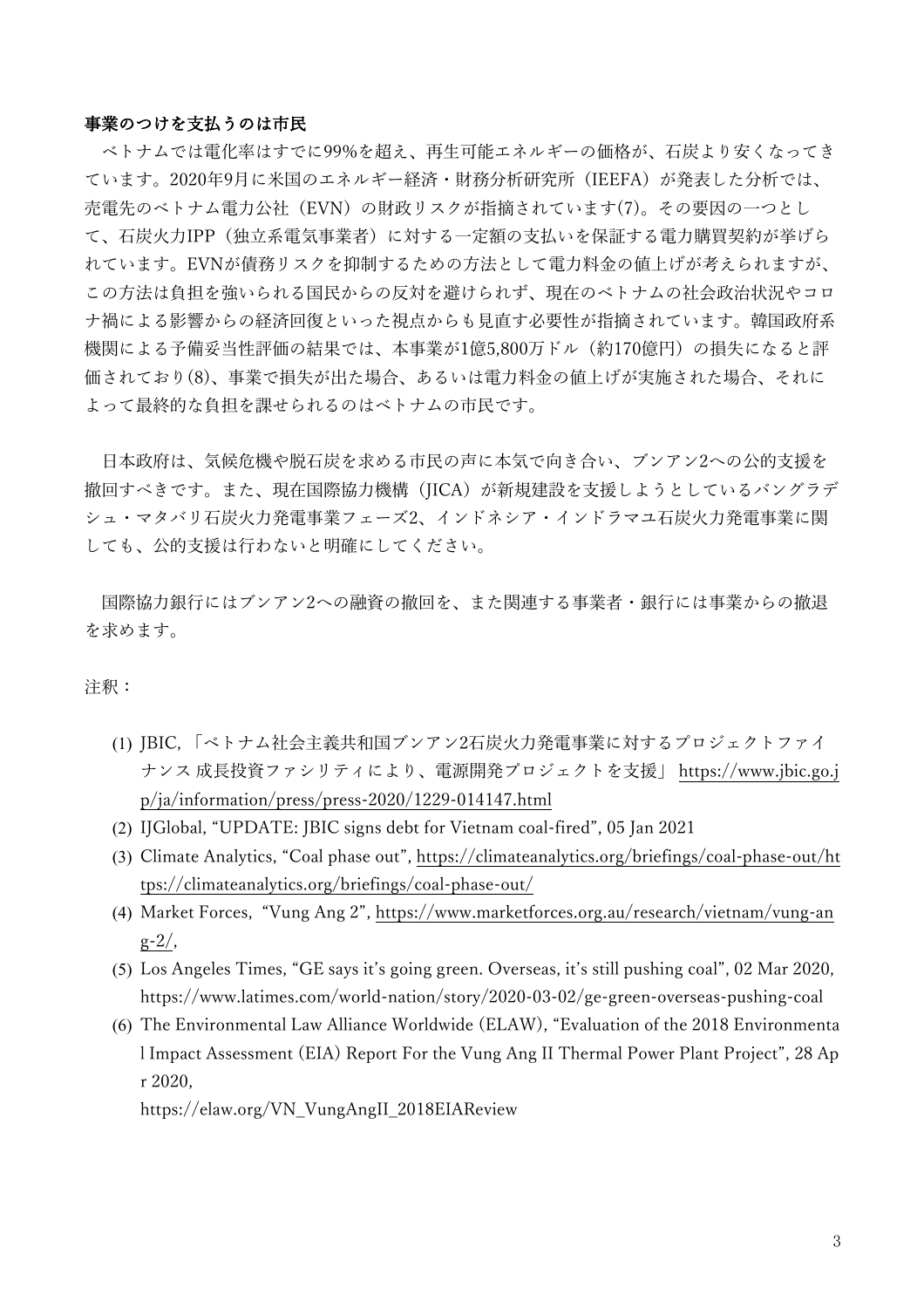- (7) Institute for Energy Economics and Financial Analysis (IEEFA), Vietnam's EVN Faces the Fu ture: Time to Get Renewables Right" September 2020, https://ieefa.org/wp-content/uploads /2020/09/Vietnams-EVN-Faces-the-Future\_September-2020.pdf
- (8) 京郷新聞, 「KDI韓電のベトナムの⽯炭⽕⼒事業、マイナスの収益予想」 (韓国語)2020年 6月11日biz.khan.co.kr/khan\_art\_view.html?artid=202006112054015&code=920100

以上

CC:

官房⻑官 加藤勝信様 外務大臣 茂木敏充様 環境大臣 小泉進次郎様 財務副⼤⾂ 伊藤渉様 財務副⼤⾂ 中⻄健治様 経済産業副大臣 長坂康正様 経済産業副⼤⾂ 江島潔様 外務副大臣 鷲尾英一郎様 外務副⼤⾂ 宇都隆史様 環境副⼤⾂ 笹川博義様 環境副大臣 堀内詔子様 国際協力機構 理事長 北岡伸一様

呼びかけ団体: 国際環境NGO FoE Japan 「環境・持続社会」研究センター (JACSES) 気候ネットワーク メコン・ウォッチ 国際環境NGO 350.org Japan

#### 賛同団体:

#### 地域・国際団体

Asian People's Movement on Debt and Development Amigos de la Tierra América Latina y el Caribe (ATALC) Corporate Europe Observatory Fair Finance International Friends of the Earth Europe Friends of the Earth International Human Rights Watch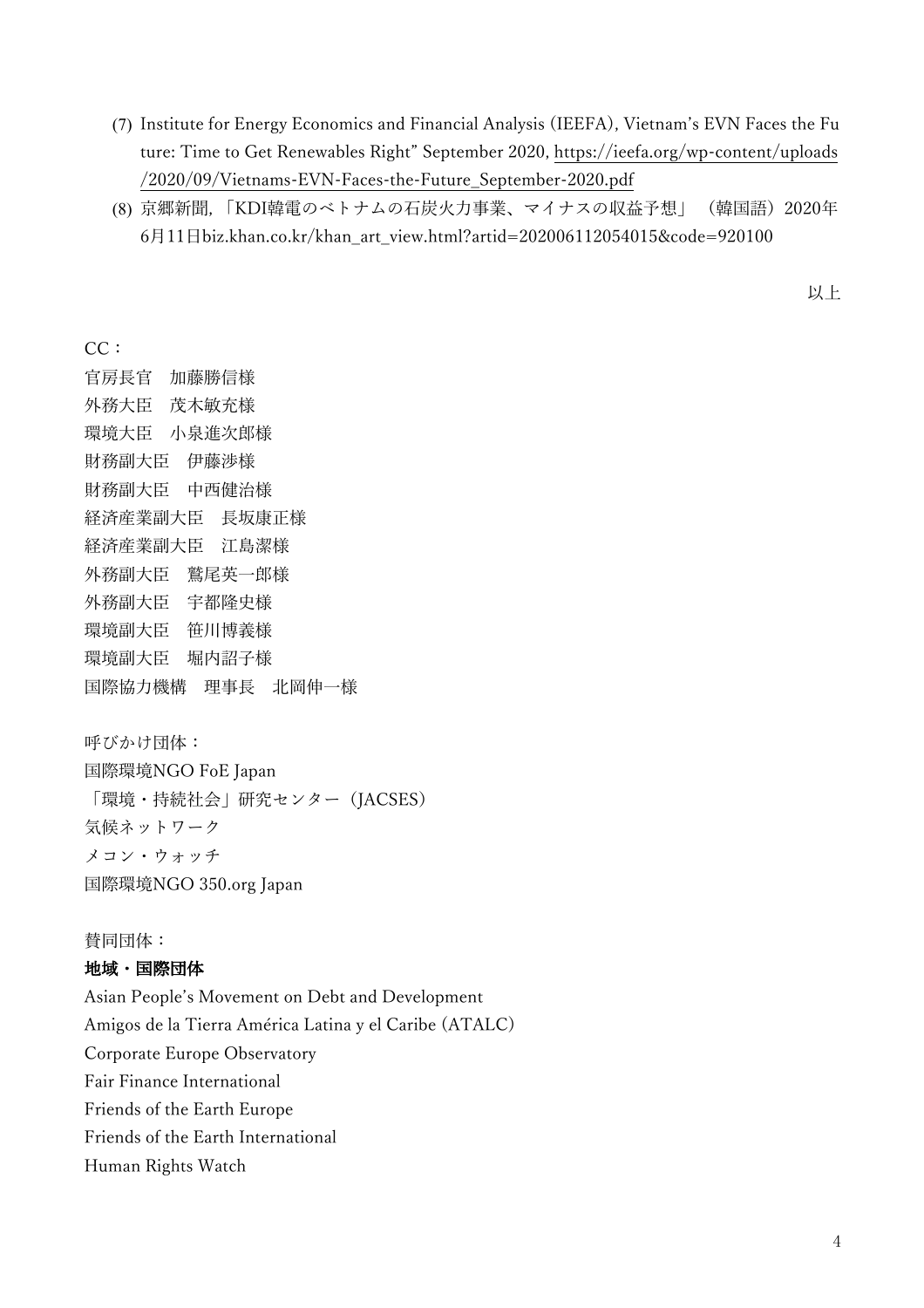Market Forces Natural Resources Defense Council (NRDC) NGO Forum on ADB Oxfam International Socio-Ecological Union International 350.org Asia

#### 日本

福島老朽原発を考える会 横須賀⽕⼒発電所建設を考える会 福島原発30キロ圏ひとの会 green TEA ゼロエミッション東京 Fridays For Future Hiroshima さよなら原発小田原 ふぇみん婦⼈⺠主クラブ Fridays For Future Shiga FridaysForFuture太宰府 パワーシフト福岡 ノーニュークス・アジアフォーラム・ジャパン Fridays For Future Furano Fridays For Future Sendai Fridays For Future Yamagata ブルーアースネット広島 Fridays For Future Saitama 350Eigo Fridays For Future Niigata 350 中四国ネットワーク fridaysforfurure 熊本 Fridays for Future Kyoto バイオダイバーシティ・インフォメーション・ボックス 地球環境市⺠会議(CASA) 認定NPO法⼈ヒューマンライツ・ナウ FridaysForFuture saroma エネルギーシフトを実現するこまえの会 Fridays For Future Osaka 特定非営利活動法人ラムサール・ネットワーク日本 日本国際ボランティアセンター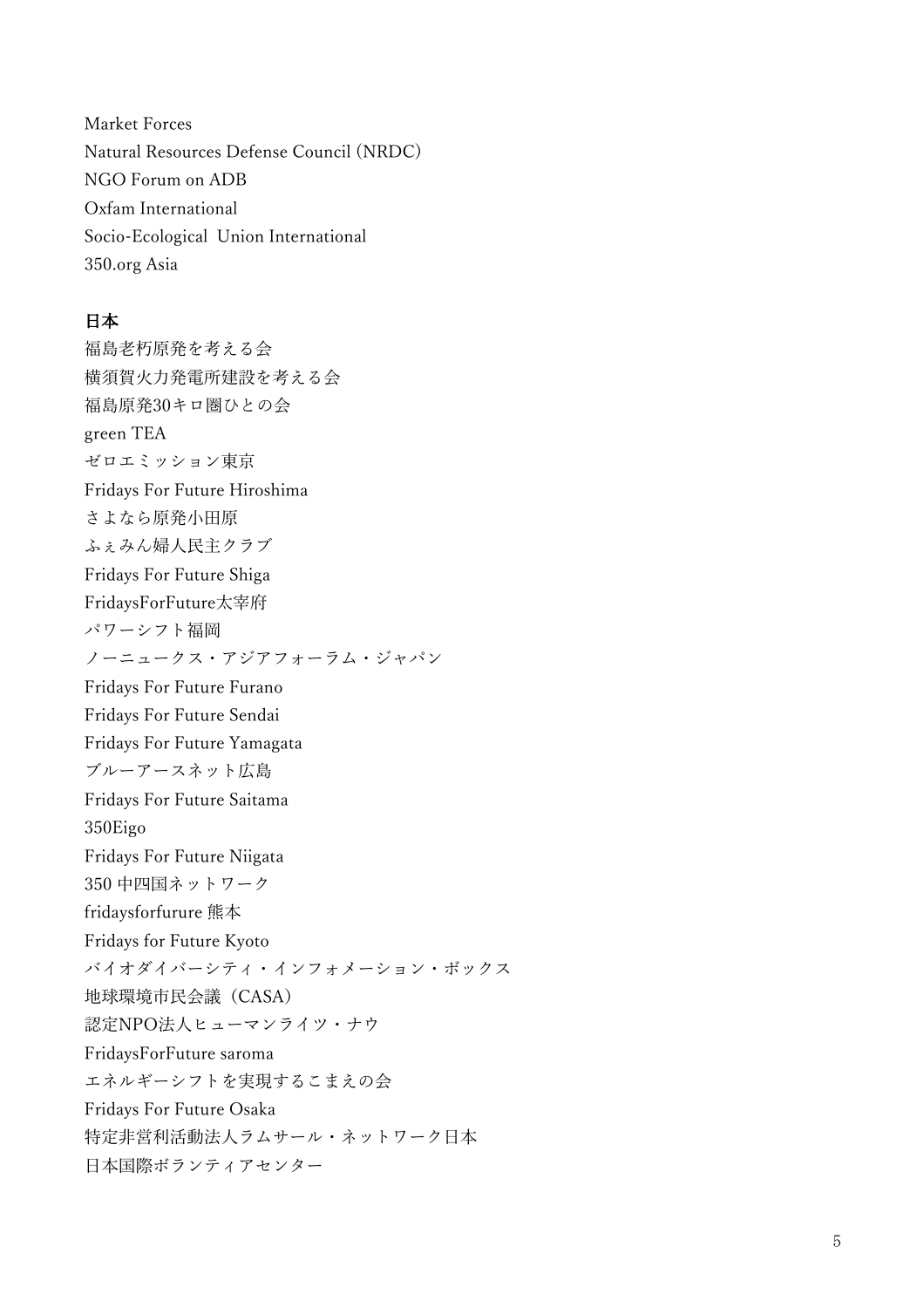Fridays For Future Kobe 袖ヶ浦市⺠が望む政策研究会 一般社団法人大磯エネシフト FridaysForFutute Sapporo FridaysForFututeIWATE imageMILL

## Australia

The Sunrise Project

#### Bangladesh

National Committee for Savingvthe Sundarbans (NCSS) Women with Disabilities Development Foundation (WDDF)

## Bosnia and Herzegovina

Centar za životnu sredinu/ Friends of the Earth Bosnia and Herzegovina

#### Brazil

Amigxs da Terra Brasil (FoE Brazil) 350 Brazil

Canada Friends of the Earth Canada

Colombia Censat Agua Viva

Denmark VedvarendeEnergi

#### France

Les Amis de la Terre / Friends of the Earth France Reclaim Finance

Finland Friends of the Earth Finland

#### Georgia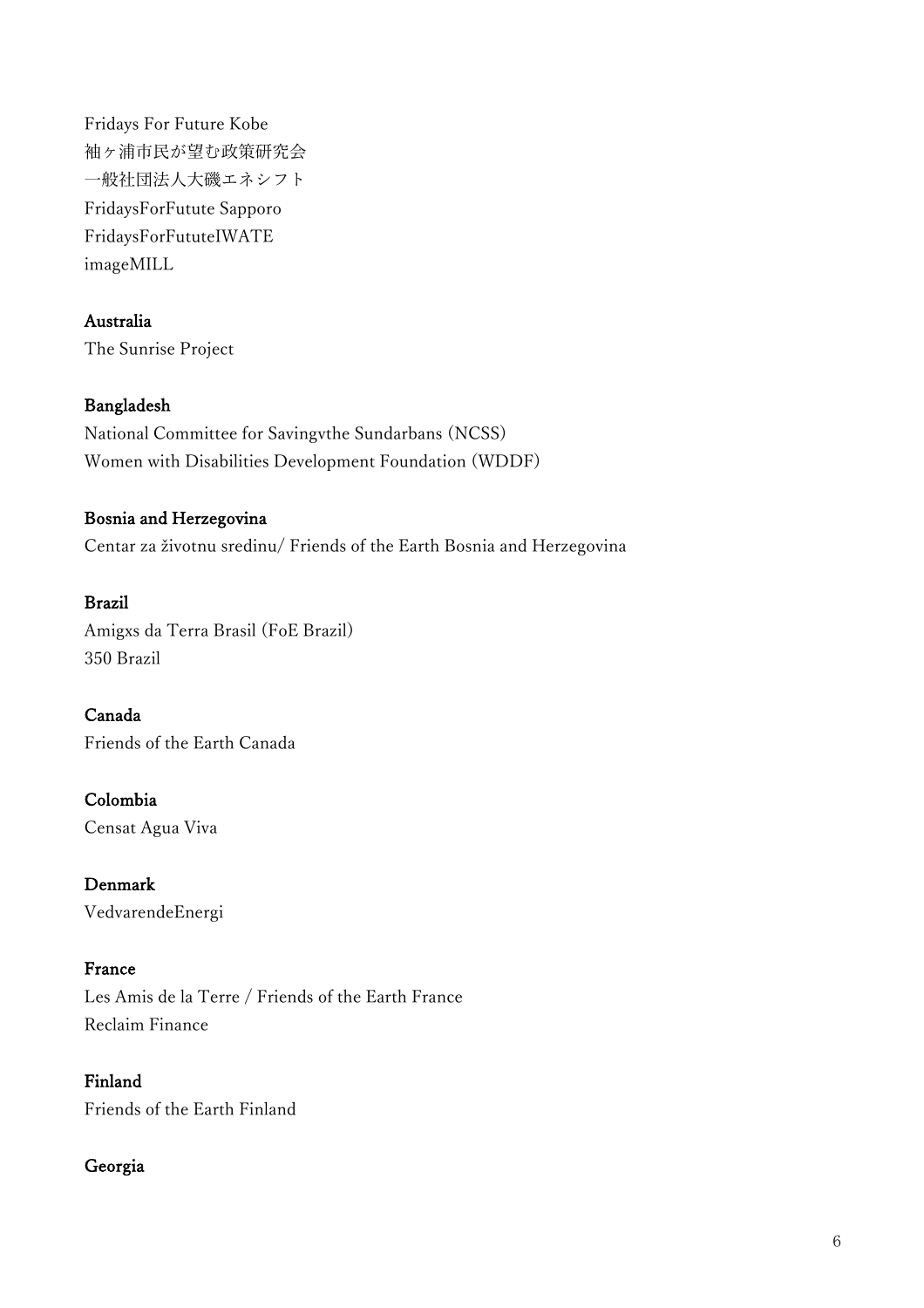The Greens Movement of Georgia

## Germany

Urgewald Leave it in the Ground Initiative (LINGO)

## Ghana

AbibiNsroma Foundation Alliance for Empowering Rural Communities Abibiman Foundation

Hungary Clean Air Action Group

India Environics Trust

## Indonesia

WALHI Jawa Barat WALHI Indonesia AEER 350.org Indonesia The PRAKARSA

## Luxembourg

Mouvement Ecologique

## Mozambique

Justiça Ambiental (Friends of the Earth Mozambique)

## Myanmar

Paung Ku Dawei Development Association - DDA Southern Youth Development Organization Land in Our Hands (LIOH)

## Nepal

National Campaign for Sustainable Development Nepal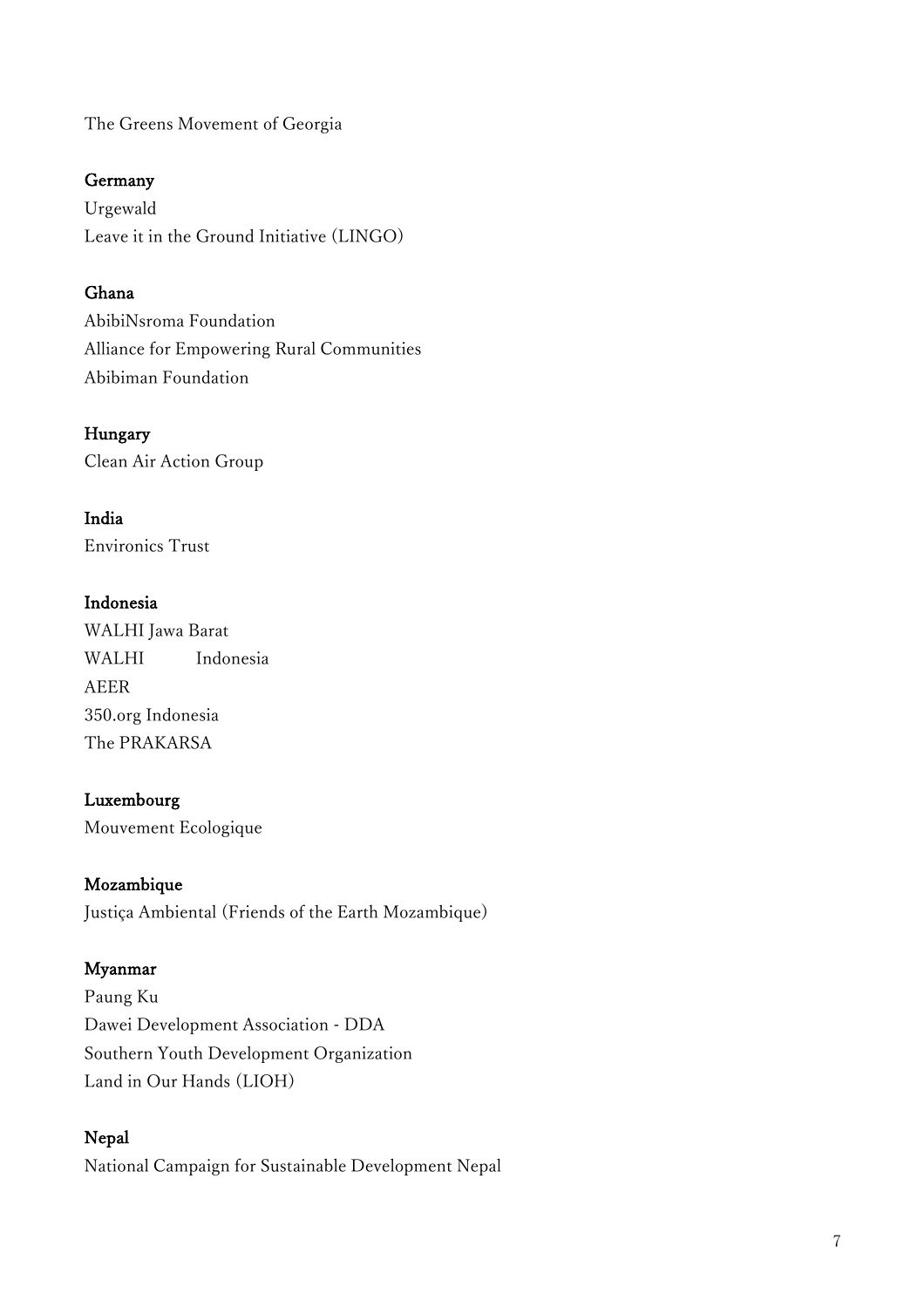## Netherlands

Both ENDS Project HEARD BankTrack Recourse

Norway The Karibu Foundation

Palestine PENGON

Pakistan Pakistan Fisherfolk Forum

Papua New Guinea PNG Education Advocacy Network

# Philippines

Legal Rights and Natural Resources Center - Friends of the Earth Philippines The Reality of Aid - Asia Pacific Philippine Movement for Climate Justice Kalikasan People's Network for the Environment (Kalikasan PNE) Center for Environmental Concerns

# Republic of Korea

Solutions for our climate(SFOC) The Korea Center for Sustainable Development(KCSD) Korea Federation for Environmental Movement

# Russia

Rivers without Boundaries Biodiversity Conservation Center

Solomon Islands Coalition for Education Solomon Islands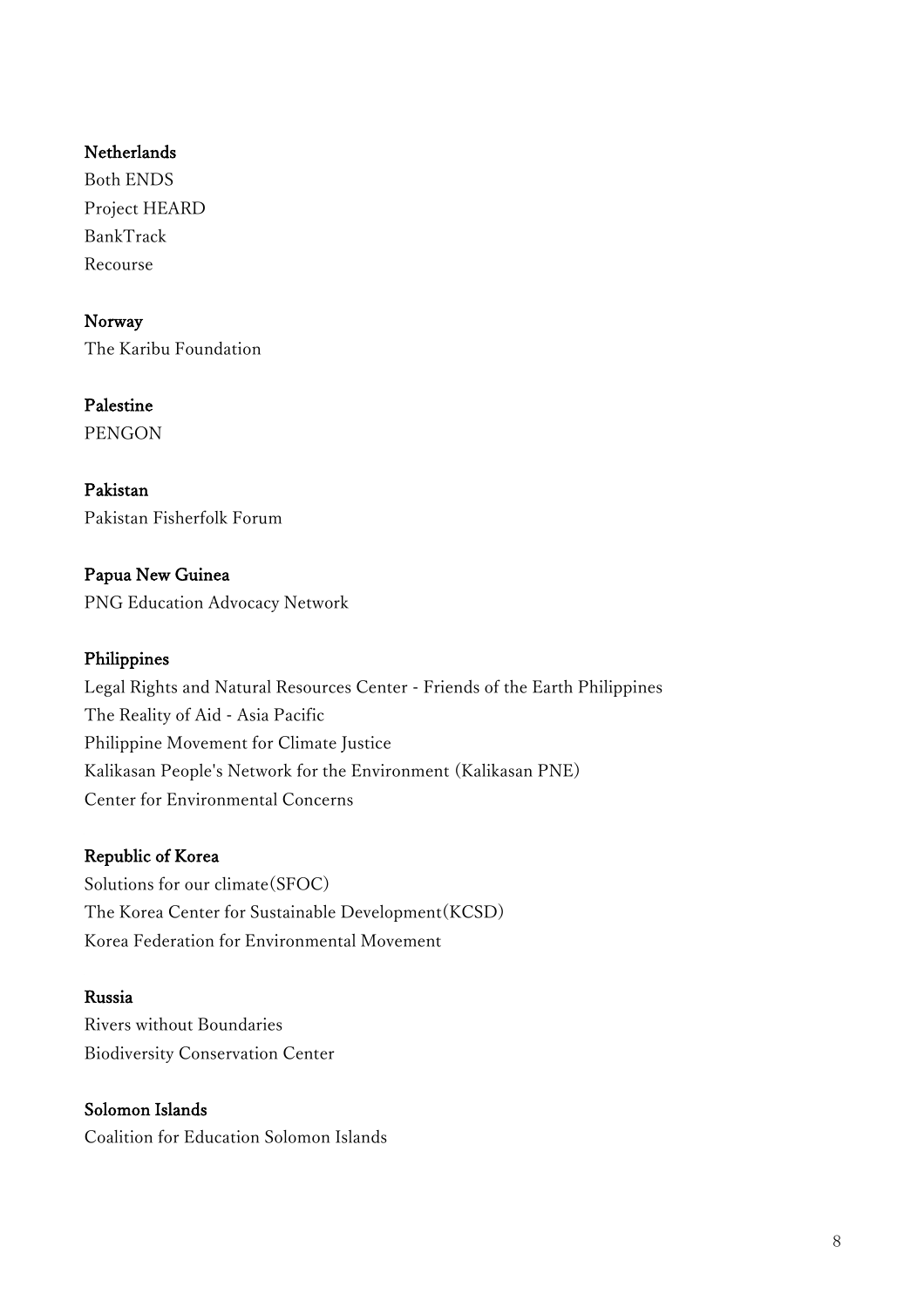# South Africa

groundWork, Friends of the Earth South Africa The New Environmental Justice Solutions Fund Our Future

## Sri Lanka

Centre for Environmental Justice

## Sweden

Swedwatch Jordens Vänner / Friends of the Earth Sweden

## Switzerland

Zukunft statt Kohle (Future instead of coal) Switzerland fossil-free.ch Switzerland Klimastadt Zürich

## Taiwan

Mom Loves Taiwan Association 350 Taiwan

## Togo

Les Amis de la Terre Togo Centre for Environmental Justice Togo

## UK

Weald Action Group Biofuelwatch (UK/USA) Friends of the Earth Scotland Christian Aid

# USA

Oil Change International The Sunrise Project Friends of the Earth United States

# Vietnam

**SCODE**